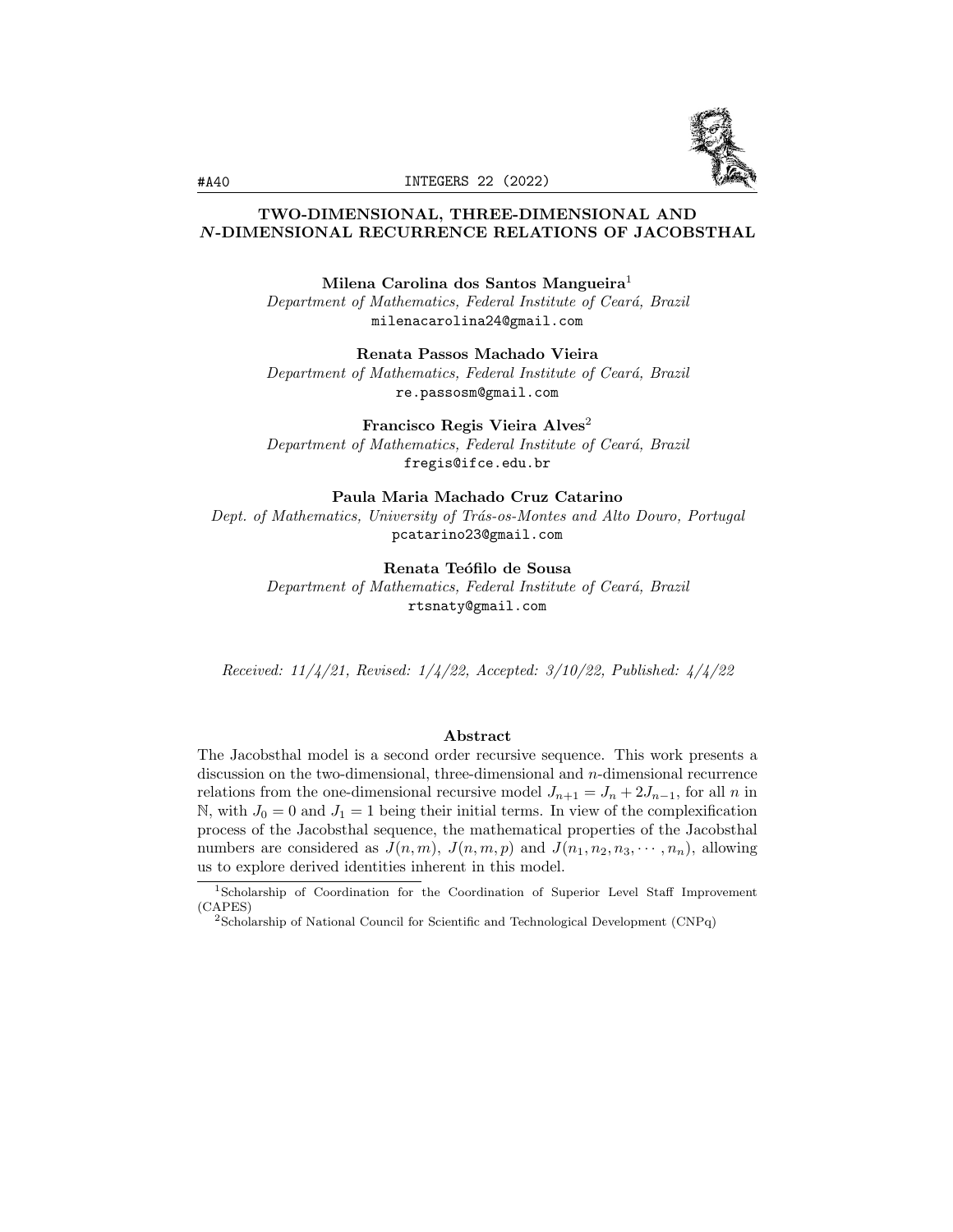#### 1. Introduction

The Jacobsthal sequence is a linear recurrence sequence of second order, discussed in some work such as  $[1, 2, 3, 4, 6, 7, 8, 9, 12, 13]$ , whose numbers are defined by the recurrence  $J_{n+1} = J_n + 2J_{n-1}$ , for all n in N, with  $J_0 = 0$  and  $J_1 = 1$  being their initial terms. Thus, we have the following tabulation for the Jacobsthal numbers:

|  |  |  |  | $J_0$   $J_1$   $J_2$   $J_3$   $J_4$   $J_5$   $J_6$   $J_7$   $J_8$   $J_9$   $J_{10}$ |  |
|--|--|--|--|------------------------------------------------------------------------------------------|--|
|  |  |  |  |                                                                                          |  |

Table 1: Jacobsthal numbers.

The characteristic equation of this sequence is described by:

$$
x^2 - x - 2 = 0.
$$

This characteristic equation has as roots  $x_1 = 2$  and  $x_2 = -1$ , with  $x_1 + x_2 = 1$ ,  $x_1x_2 = -2$  and  $x_1 - x_2 = 3$ .

The process of complexifying these numbers is related to the addition of the imaginary unit  $i$ , increasing the dimensionality and its corresponding algebraic representation, as we can see in [5]. Thus, in this work, we will discuss aspects concatenated to recurrence relations and two-dimensional and three-dimensional identities are presented from the Jacobsthal one-dimensional recurrence relation.

From this, two-dimensional identities will be explored, with two variables m and n for the numbers  $J(n, m)$ , derived from the recurrence relations  $J(n + 1, m) =$  $J(n, m) + 2J(n-1, m)$  and  $J(n, m+1) = J(n, m) + 2J(n, m-1)$ , with the following defined initial values:  $J(0,0) = 0$ ;  $J(1,0) = 1$ ;  $J(0,1) = i$ ; and  $J(1,1) = 1 + i$ . We also explore identities for numbers  $J(n, m, p)$  based on three-dimensional recurrence relations  $J(n+1, m, p) = J(n, m, p)+2J(n-1, m, p)$  and  $J(n, m+1, p) = J(n, m, p)+2J(n-1, m, p)$  $2J(n, m-1, p)$ , with the initial conditions:  $J(0, 0, 0) = 0$ ;  $J(1, 0, 0) = 1$ ;  $J(0, 1, 0) =$  $i; J(0,0,1) = q; J(1,1,0) = 1 + i; J(1,0,1) = 1 + q; J(1,1,1) = 1 + i + q$  and  $J(0, 1, 1) = i + q$ , with i and q being imaginary units. However, this work presents only two-dimensional and three-dimensional numbers and their extension from the integers.

#### 2. Jacobsthal Two-Dimensional Recurrence Relations

In this section, we expand the dimension of this sequence and insert the imaginary unit i, presenting the two-dimensional relationship of the Jacobsthal sequence based on the works of [10, 11].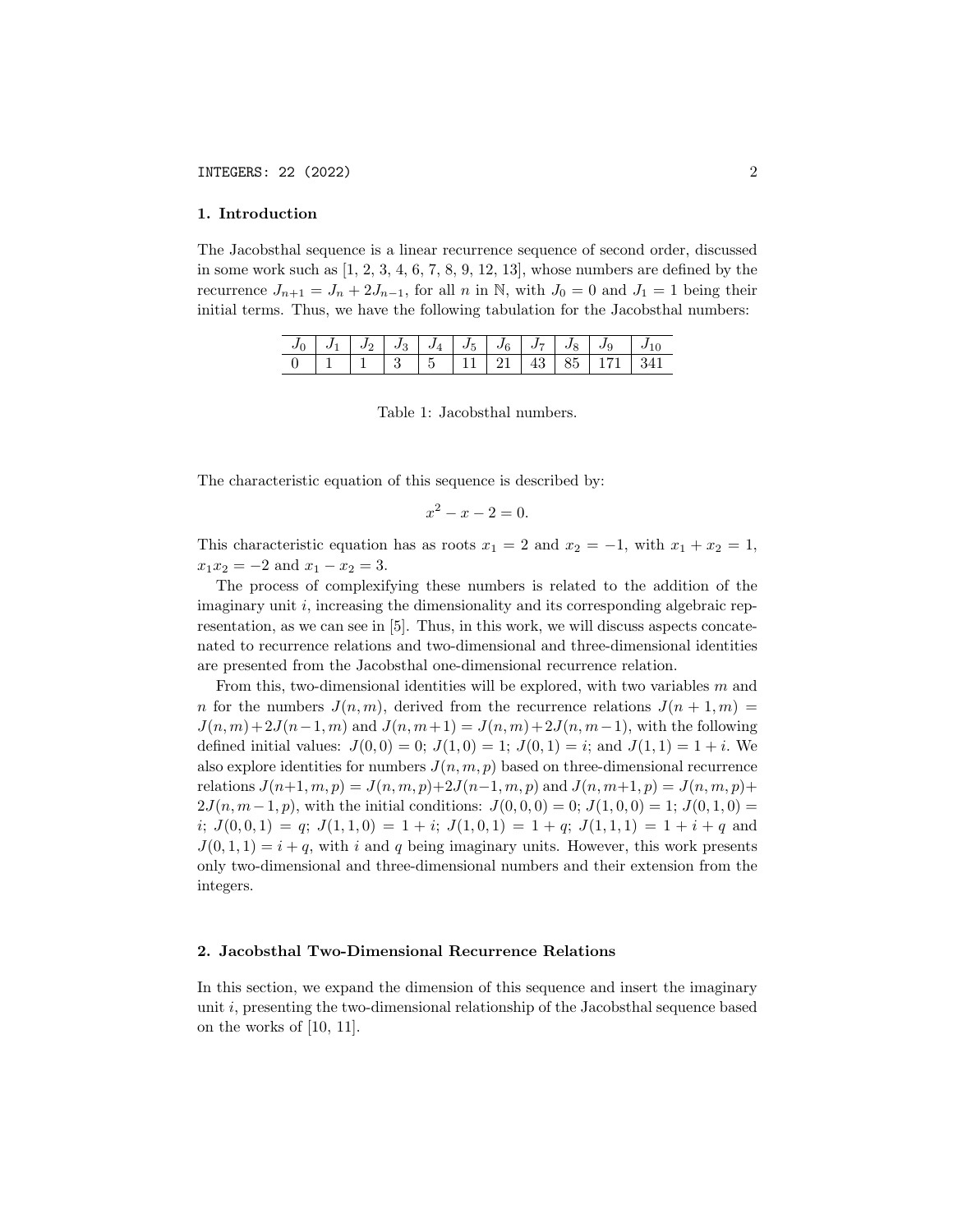INTEGERS: 22 (2022) 3

**Definition 1.** The numbers in the form  $J(n, m)$  are defined as the *Jacobsthal two*dimensional sequence, satisfying the following recurrence relations:

$$
\begin{cases}\nJ(n+1,m) = J(n,m) + 2J(n-1,m) \\
J(n,m+1) = J(n,m) + 2J(n,m-1)\n\end{cases}
$$

with the initial conditions:  $J(0,0) = 0$ ;  $J(1,0) = 1$ ;  $J(0,1) = i$ ; and  $J(1,1) = 1 + i$ where  $i^2 = -1$ .

Based on this statement, we present some theorems supported by Definition 1.

**Theorem 1.** For any integer  $n \geq 0$ , we have  $J(n, 0) = J_n$ .

*Proof.* By the recurrence  $J(n+1,m) = J(n,m) + 2J(n-1,m)$  and with the initial values  $J(0,0) = 0 = J_0, J(1,0) = 1 = J_1$ , the second finite induction principle can be applied to the value of  $m = 0$ , varying the value of n, obtaining:

$$
J(2,0) = J(1,0) + 2J(0,0) = 1 = J_2
$$
  
\n
$$
J(3,0) = J(2,0) + 2J(1,0) = 3 = J_3
$$
  
\n
$$
J(4,0) = J(3,0) + 2J(2,0) = 5 = J_4
$$
  
\n
$$
\vdots = \vdots
$$
  
\n
$$
J(n-1,0) = J_{n-1}
$$
  
\n
$$
J(n,0) = J_n
$$
  
\n
$$
J(n+1,0) = J(n,0) + 2J(n-1,0) = J_n + 2J_{n-1} = J_{n+1}.
$$

**Theorem 2.** For any integer  $m \geq 0$ , we have  $J(0, m) = J_m i$ .

Proof. The proof of this theorem is performed in an analogous way to Theorem 1.  $\Box$ 

**Theorem 3.** For any integer  $n \geq 0$ , we have  $J(n, 1) = J_n + (J_n + J_{n-1})i$ .

Proof. The proof of this theorem is performed in an analogous way to Theorem 1.  $\Box$ 

**Theorem 4.** For any integer  $m \geq 0$ , we have  $J(1, m) = J_{m+1} + J_m i$ .

Proof. The proof of this theorem is performed in an analogous way to Theorem 1.  $\Box$ 

**Theorem 5.** For n, m in  $\mathbb{N}$ , the Jacobsthal two-dimensional numbers can be described by:

$$
J(n, m) = J_n J_{m+1} + J_{n+1} J_m i.
$$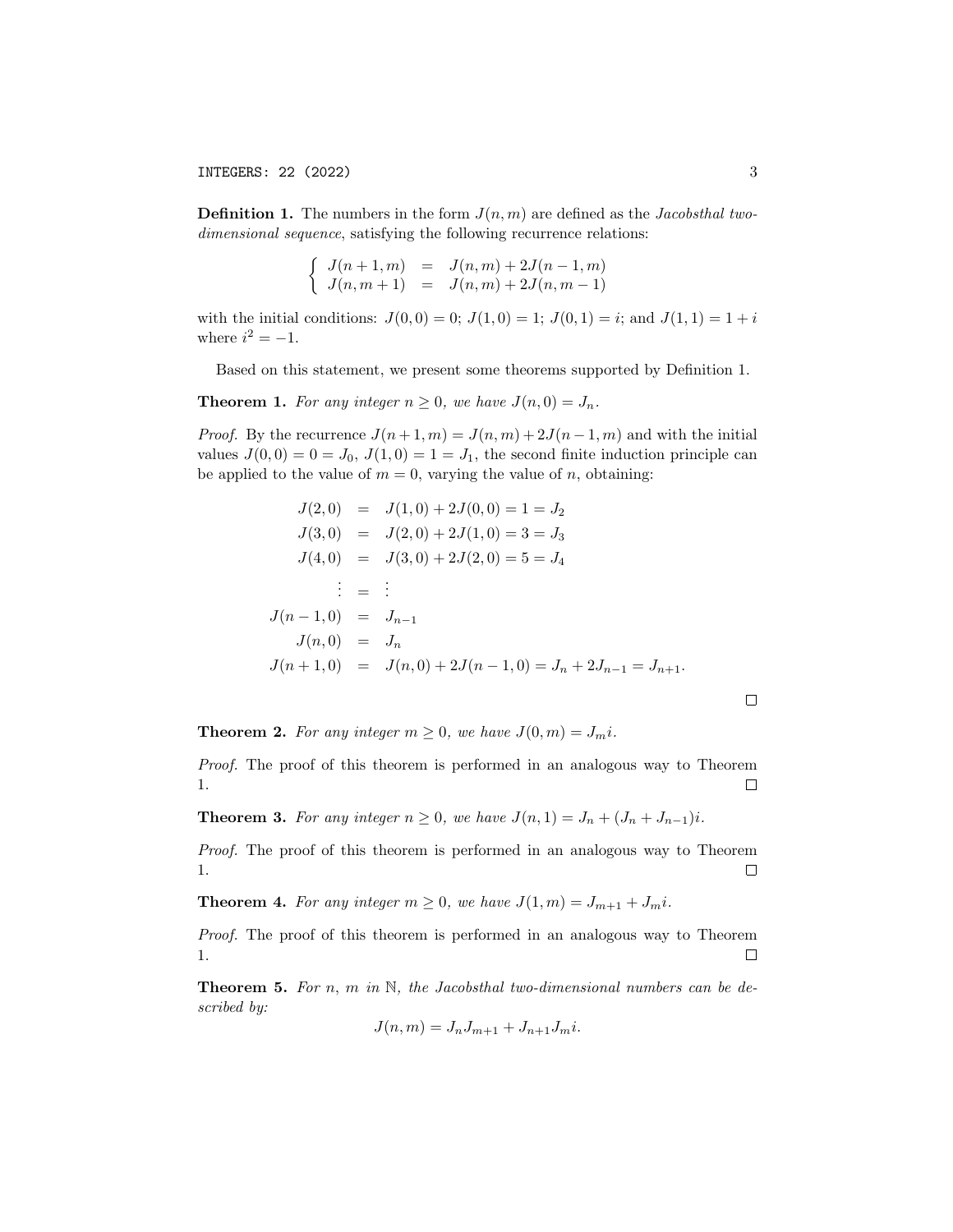*Proof.* By defining the value of the natural number  $n$ , we can perform a proof by means of induction on m. For  $n = 0$ , this proof is supported by Theorem 2. Theorem 4, on the other hand, refers to  $n = 1$ . Therefore, when we define the value of  $n = 2$  and vary  $m$ , we obtain:

$$
J(2,0) = 1
$$
  
\n
$$
J(2,1) = 1 + 2i
$$
  
\n
$$
J(2,2) = J(2,1) + 2J(2,0) = 3 + 2i = J_3 + 2J_2i
$$
  
\n
$$
J(2,3) = J(2,2) + 2J(2,1) = 5 + 6i = J_4 + 2J_3i
$$
  
\n
$$
(2,4) = J(2,3) + 2J(2,2) = 11 + 10i = J_5 + 2J_4i
$$
  
\n
$$
\vdots = \vdots
$$
  
\n
$$
J(2,m-1) = J_m + 2J_{m-1}i
$$
  
\n
$$
J(2,m) = J_{m+1} + 2J_m i
$$
  
\n
$$
J(2,m+1) = J(2,m) + 2J(2,m-1)
$$
  
\n
$$
= J_{m+1} + 2J_m i + 2[J_m + 2J_{m-1}i]
$$
  
\n
$$
= J_{m+2} + 2J_{m+1}i.
$$

Finally, when we define  $n = 3$  and vary m, we have:

$$
J(3,0) = 3
$$
  
\n
$$
J(3,1) = 3 + 4i
$$
  
\n
$$
J(3,2) = J(3,1) + 2J(3,0) = 9 + 4i = 3J_3 + 4J_2i
$$
  
\n
$$
J(3,3) = J(3,2) + 2J(3,1) = 15 + 12i = 3J_4 + 4J_3i
$$
  
\n
$$
J(3,4) = J(3,3) + 2J(3,2) = 33 + 20i = 3J_5 + 4J_4i
$$
  
\n
$$
\vdots = \vdots
$$
  
\n
$$
J(3,m-1) = 3J_m + 4J_{m-1}i
$$
  
\n
$$
J(3,m) = 3J_{m+1} + 4J_m i
$$
  
\n
$$
J(3,m+1) = J(3,m) + 2J(3,m-1)
$$
  
\n
$$
= 3J_{m+1} + 4J_m i + 2[3J_m + 4J_{m-1}i]
$$
  
\n
$$
= 3J_{m+2} + 4J_{m+1}i.
$$

Therefore, we can observe that to generalize the two-dimensional Jacobsthal rela-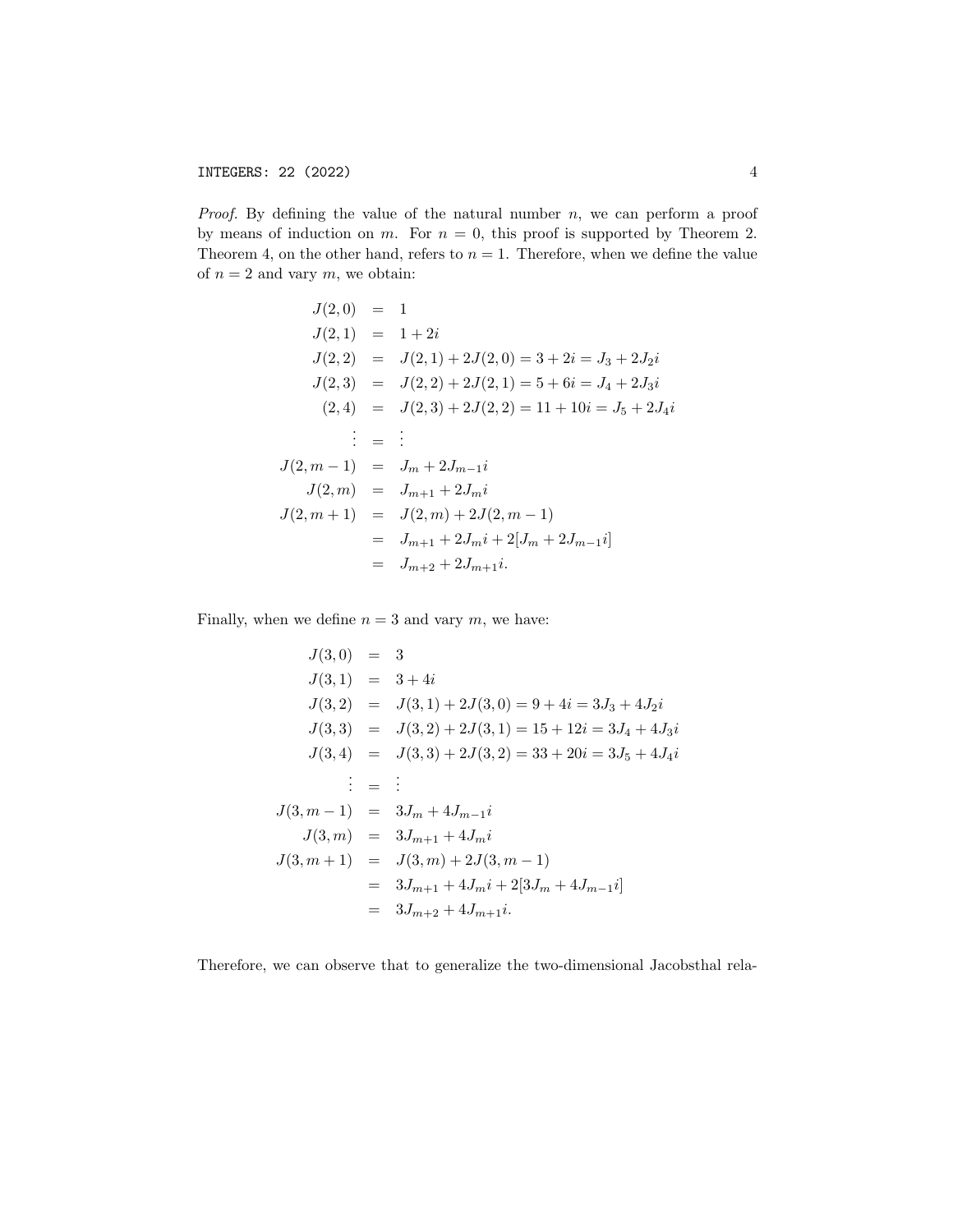tion, we have:

$$
J(1, m) = J_1 J_{m+1} + J_2 J_m i
$$
  
\n
$$
J(2, m) = J_2 J_{m+1} + J_3 J_m i
$$
  
\n
$$
J(3, m) = J_3 J_{m+1} + J_4 J_m i
$$
  
\n
$$
\vdots = \vdots
$$
  
\n
$$
J(n, m) = J_n J_{m+1} + J_{n+1} J_m i.
$$

 $\Box$ 

## 3. Two-Dimensional Jacobsthal Identities for Integers

In this section, we explore some two-dimensional identities, noting properties related to the numbers present in the Jacobsthal sequence.

**Theorem 6.** The sum of the first n numbers  $J(n, m)$  with index n greater than zero is described by:

$$
\sum_{l=1}^{n} 2J(l,m) = J_{m+1}(J_{n+1}-1) + (J_n + J_{n+1} - 1)J_m i.
$$

Proof. This theorem can be proved by induction, analogously to the procedures presented in Section 2.  $\Box$ 

**Theorem 7.** For the numbers  $J(n, m)$  with any integer indices we can write:

$$
J(-n,-m) = \frac{(-1)^{n+m+3}}{2^{n+m+1}} J(n,m).
$$

*Proof.* Using the relation  $J(n, m) = J_n J_{m+1} + (J_{n-1} + J_n) J_m i$  and performing its extension to integer indices, we have that:

$$
J(-n,-m) = J_{-n}J_{-(m+1)} + J_{-(n-1)}J_{-m}i
$$
  
\n
$$
= \frac{(-1)^{n+1}}{2^n}J_n \cdot \frac{(-1)^{m+2}}{2^{m+1}}J_{m+1} + \frac{(-1)^{n+2}}{2^{n+1}}J_{n+1} \cdot \frac{(-1)^{m+1}}{2^m}J_m i
$$
  
\n
$$
= \frac{(-1)^{n+m+3}}{2^{n+m+1}}J_nJ_{m+1} + \frac{(-1)^{n+m+3}}{2^{n+m+1}}J_{n+1}J_m i
$$
  
\n
$$
= \frac{(-1)^{n+m+3}}{2^{n+m+1}}(J_nJ_{m+1} + J_{n+1}J_m i)
$$
  
\n
$$
= \frac{(-1)^{n+m+3}}{2^{n+m+1}}J(n,m).
$$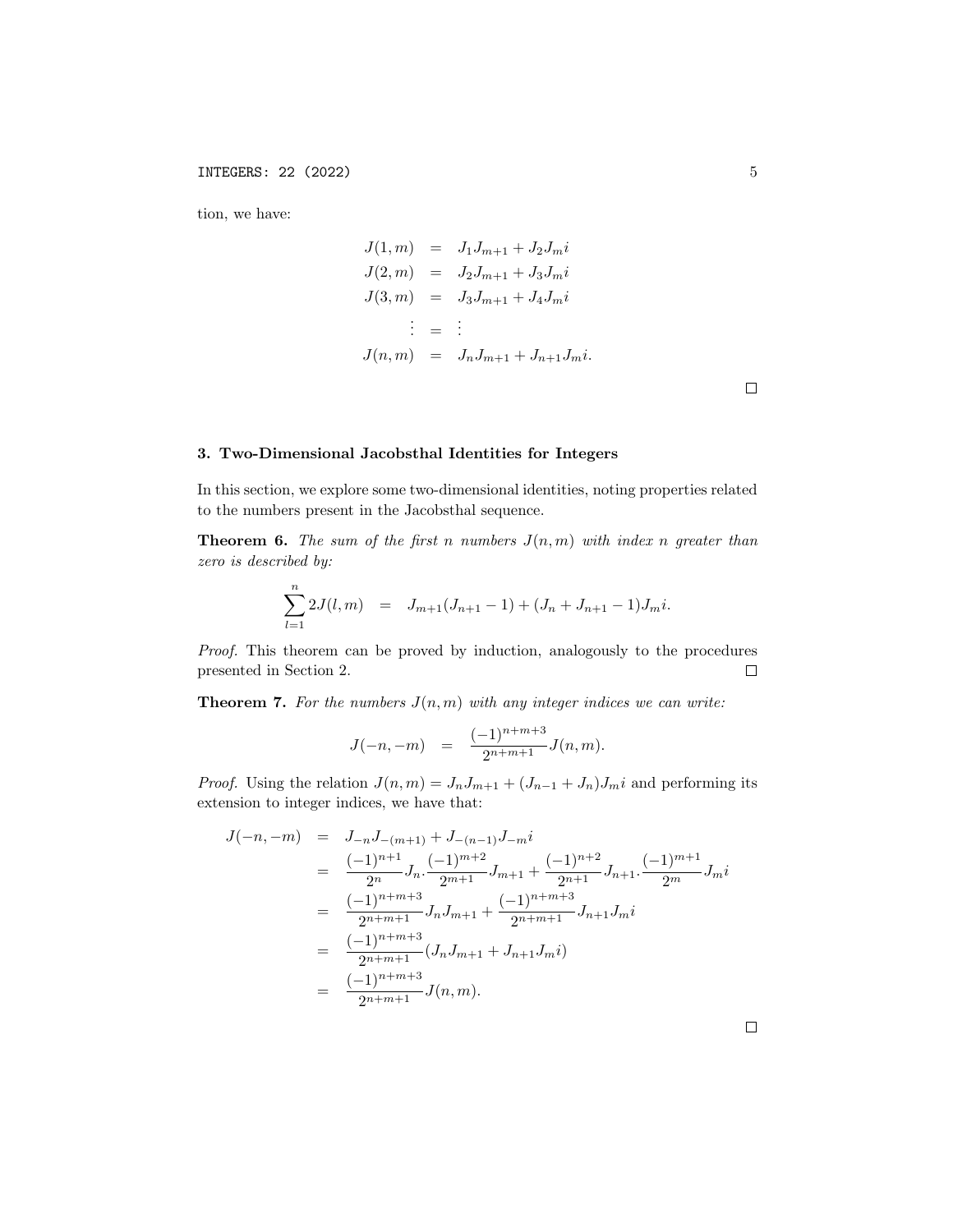**Theorem 8.** The sum of the first n numbers  $J(n, m)$  with index n less than zero can be described by:

$$
\sum_{l=1}^{n} 2J(-l, -m) = \frac{(-1)^{m+3}}{2^{m+1}} J_m i + \frac{(-1)^{n+m+4}}{2^{n+m+2}} (J_{m+1} J_{n+1} + J_{n+2} J_m i).
$$

*Proof.* Starting from the relation  $J(-n+1, -m) = J(-n, -m) + 2J(-n-1, -m)$ , there is the possibility of rewriting it as:

$$
2J(-n-1,-m) = J(-n+1,-m) - J(-n,-m)
$$
  
\n
$$
2J(-2,-m) = J(0,-m) - J(-1,-m)
$$
  
\n
$$
2J(-3,-m) = J(-1,-m) - J(-2,-m)
$$
  
\n
$$
2J(-4,-m) = J(-2,-m) - J(-3,-m)
$$
  
\n
$$
2J(-5,-m) = J(-3,-m) - J(-4,-m)
$$
  
\n
$$
\vdots = \vdots
$$
  
\n
$$
2J(-n-3,-m) = J(-n-1,-m) - J(-n-2,-m)
$$
  
\n
$$
2J(-n-2,-m) = J(-n,-m) - J(-n-1,-m)
$$
  
\n
$$
2J(-n-1,-m) = J(-n+1,-m) - J(-n,-m).
$$

Using the equations  $J(0, -m) = \frac{(-1)^{m+3}}{2^{m+1}} J_m i$  and  $J(-n, -m) = \frac{(-1)^{n+m+3}}{2^{n+m+1}} J(n, m)$ , we have:

$$
\sum_{l=1}^{n} 2J(-l, -m) = 2J(-2, -m) + 2J(-3, -m) + 2J(-4, -m) + 2J(-5, -m)
$$
  
+  $\cdots + 2J(-n - 3, -m) + 2J(-n - 2, -m) + 2J(-n - 1, -m)$   
=  $J(0, -m) + J(-n + 1, -m)$   
= 
$$
\frac{(-1)^{m+3}}{2^{m+1}} J_m i + \frac{(-1)^{n+m+4}}{2^{n+m+2}} (J_{m+1} J_{n+1} + J_{n+2} J_m i)
$$
  
= 
$$
\frac{(-1)^{m+3}}{2^{m+1}} J_m i + (J_{m+1} J_{n+1} + (1 + J_{n+2}) J_m i).
$$

Theorem 9. For any integer indexes, we have:

$$
J(n+1,m+1) = J(n,m) + 2J(n-1,m) + 2[J(n,m-1) + 2J(n-1,m-1)].
$$

Proof. This theorem can be proved by induction, analogously to the procedures presented in Section 2. $\Box$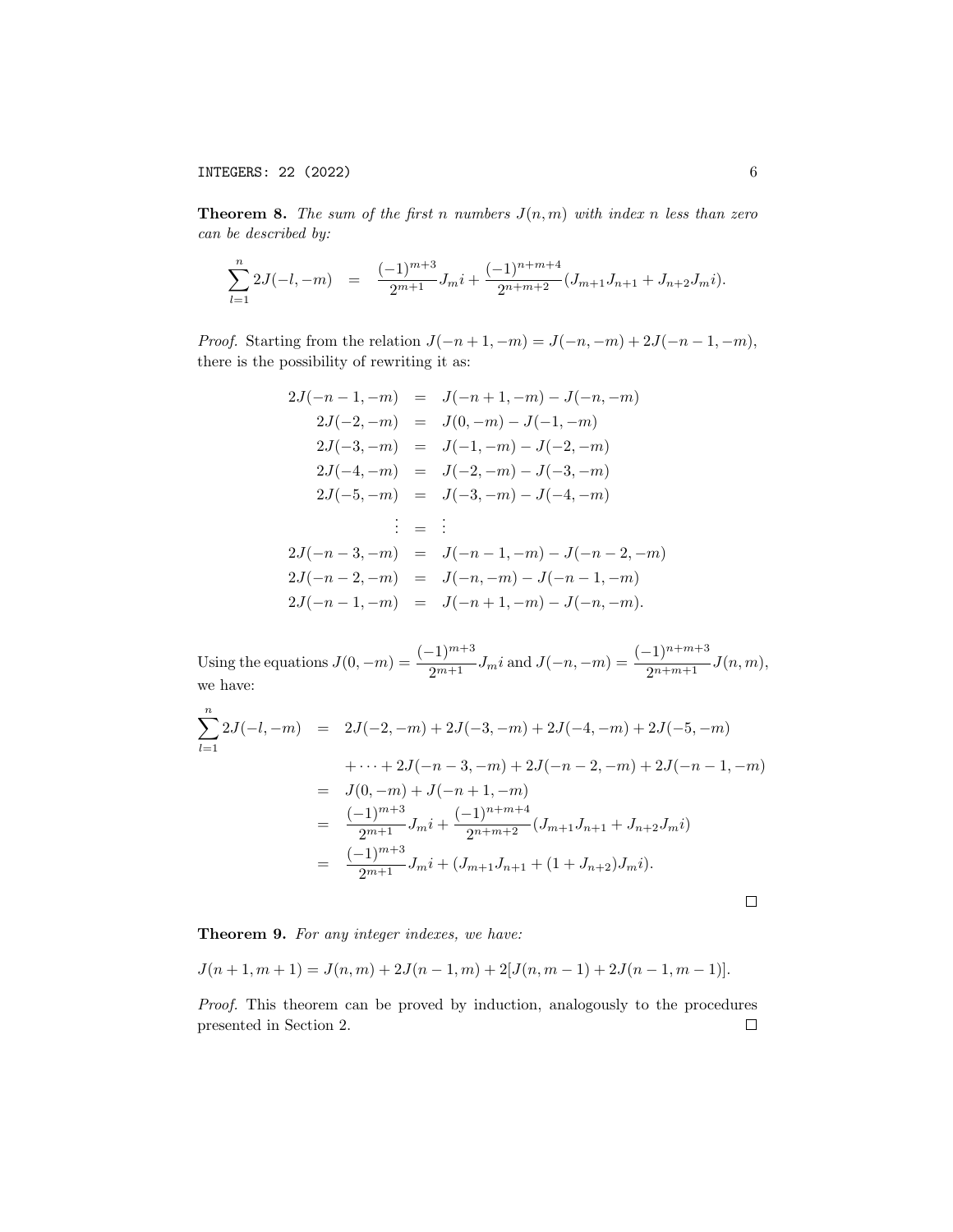### 4. Jacobsthal Three-Dimensional Recurrence Relations

**Definition 2.** The numbers in the form  $J(n, m, p)$  are defined as the *three-dimensional* Jacobsthal sequence and satisfy the following recurrence relations:

$$
\begin{cases}\nJ(n+1,m,p) &= J(n,m,p) + 2J(n-1,m,p) \\
J(n,m+1,p) &= J(n,m,p) + 2J(n,m-1,p) \\
J(n,m,p+1) &= J(n,m,p) + 2J(n,m,p-1)\n\end{cases}
$$

with the initial conditions:  $J(0,0,0) = 0; J(1,0,0) = 1; J(0,1,0) = i; J(0,0,1) = q;$  $J(1,1,0) = 1+i$ ;  $J(1,0,1) = 1+q$ ;  $J(1,1,1) = 1+i+q$  and  $J(0,1,1) = i+q$  where  $i^2 = -1.$ 

Starting from this point, we point out some theorems related to Definition 2.

**Theorem 10.** For any integer  $n \geq 0$ , we have:  $J(n,0,0) = J_n$ .

*Proof.* By the recurrence relation  $J(n+1, m, p) = J(n, m, p) + 2J(n-1, m, p)$  and given the initial values  $J(0, 0, 0) = 0 = J_0, J(1, 0, 0) = 1 = J_1$ , according to the principle of finite induction, in which the values of  $m = 0$  and  $p = 0$  are defined, varying the value of  $n$ , we obtain:

$$
J(2,0,0) = J(1,0,0) + 2J(0,0,0) = 1 = J_2
$$
  
\n
$$
J(3,0,0) = J(2,0,0) + 2J(1,0,0) = 3 = J_3
$$
  
\n
$$
J(4,0,0) = J(3,0,0) + 2J(2,0,0) = 5 = J_4
$$
  
\n
$$
\vdots = \vdots
$$
  
\n
$$
J(n-1,0,0) = J_{n-1}
$$
  
\n
$$
J(n,0,0) = J_n
$$
  
\n
$$
J(n+1,0,0) = J(n,0,0) + 2J(n-1,0,0) = J_n + 2J_{n-1} = J_{n+1}.
$$

**Theorem 11.** For any integer  $m \geq 0$ , we have  $J(0, m, 0) = J_m i$ . **Theorem 12.** For any integer  $p \ge 0$ , we have  $J(0,0,p) = J_p q$ . **Theorem 13.** For any integer  $n \geq 0$ , we have  $J(n, 1, 0) = J_n + J_{n+1}i$ . **Theorem 14.** For any integer  $n \geq 0$ , we have  $J(n, 0, 1) = J_n + J_{n+1}q$ . **Theorem 15.** For any integer  $n ≥ 0$ , we have  $J(n, 1, 1) = J_n + J_{n+1}i + 2J_{n-1}q$ . **Theorem 16.** For any integer  $m \geq 0$ , we have  $J(1, m, 0) = J_{m+1} + J_m i$ . **Theorem 17.** For any integer  $m \geq 0$ , we have  $J(0, m, 1) = J_m i + J_{m+1} q$ .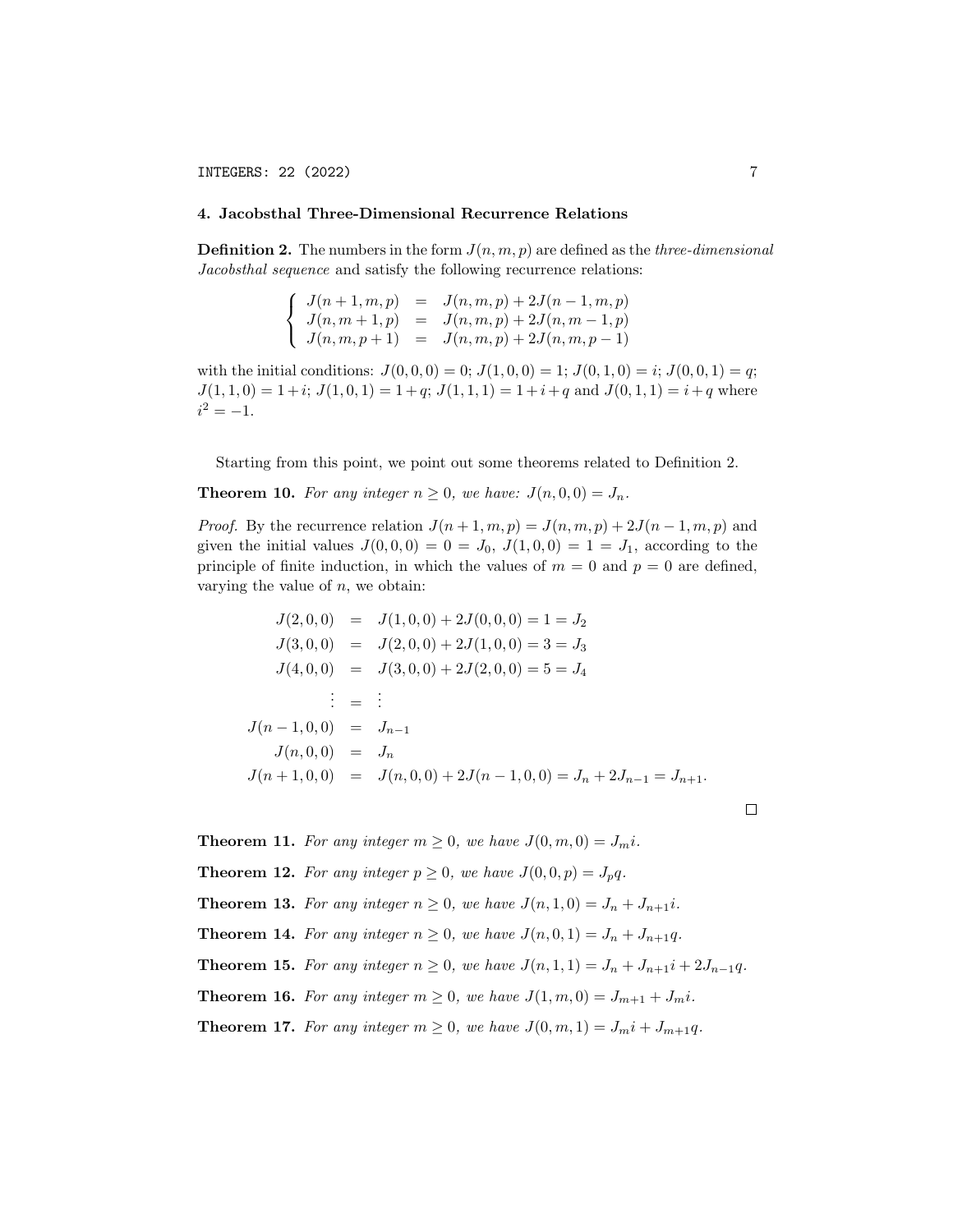INTEGERS: 22 (2022) 8

**Theorem 18.** For any integer  $m \geq 0$ , we have  $J(1, m, 1) = J_{m+1} + J_m i + J_{m+1} q$ .

**Theorem 19.** For any integer  $p \ge 0$ , we have  $J(1,0,p) = J_{p+1} + J_p q$ .

**Theorem 20.** For any integer  $p \ge 0$ , we have  $J(0,1,p) = J_{p+1}i + J_pq$ .

The proofs of Theorems 11 - 20 theorems are omitted as they are very similar to that of Theorem 10.

**Theorem 21.** For any integer  $p \ge 0$ , we have  $J(1,1,p) = J_{p+1} + J_{p+1}i + J_pq$ .

*Proof.* By the recurrence relation  $J(n, m, p + 1) = J(n, m, p) + 2J(n, m, p - 1)$  and previously defining the initial values as  $J(1,1,1) = 1 + i + j$ ,  $J(1,1,0) = 1 + i$ , we can apply the second principle of finite induction, setting the value  $n = 1, m = 1$ and varying  $p = 0, 1, 2, \dots$ , in the following way:

$$
J(1,1,2) = J(1,1,1) + 2J(1,1,0) = 3 + 3i + q = J_3 + J_3i + J_2q
$$
  
\n
$$
J(1,1,3) = J(1,1,2) + 2J(1,1,1) = 5 + 5i + 3q = J_4 + J_4i + J_3q
$$
  
\n
$$
J(1,1,4) = J(1,1,3) + 2J(1,1,2) = 11 + 11i + 5q = J_5 + J_5i + J_4q
$$
  
\n
$$
\vdots = \vdots
$$
  
\n
$$
J(1,1,p-1) = J_p + J_p i + J_{p-1}q
$$
  
\n
$$
J(1,1,p) = J_{p+1} + J_{p+1}i + J_pq
$$
  
\n
$$
J(1,1,p+1) = J(1,1,p) + 2J(1,1,p-1)
$$
  
\n
$$
= J_{p+1} + J_{p+1}i + J_pq + 2(J_p + J_pi + J_{p-1}q)
$$
  
\n
$$
= J_{p+2} + J_{p+2}i + J_{p+1}q.
$$

**Theorem 22.** For n, m, p in  $\mathbb{N}$ , the three-dimensional Jacobsthal numbers can be described by:  $J(n, m, p) = J_n J_{m+1} J_{p+1} + J_{n+1} J_m J_{p+1} i + J_{n+1} J_{m+1} J_p q.$ 

*Proof.* Setting  $n = 0$ ,  $p = 2$  and varying m, we obtain:

$$
J(0,2,2) = J(0,1,2) + 2J(0,0,2) = 3i + 3q = 3J_2i + J_3q
$$
  
\n
$$
J(0,3,2) = J(0,2,2) + 2J(0,1,2) = 9i + 5q = 3J_3i + J_4q
$$
  
\n
$$
J(0,4,2) = J(0,3,2) + 2J(0,2,2) = 15i + 11q = 3J_4i + J_5q
$$
  
\n
$$
\vdots = \vdots
$$
  
\n
$$
J(0,m-1,2) = 3J_{m-1}i + J_mq
$$
  
\n
$$
J(0,m,2) = 3J_m i + J_{m+1}q
$$
  
\n
$$
J(0,m+1,2) = J(0,m,2) + 2J(0,m-1,2)
$$
  
\n
$$
= 3J_m i + J_{m+1}q + 2(3J_{m-1}i + J_mq)
$$
  
\n
$$
= 3J_{m+1}i + J_{m+2}q.
$$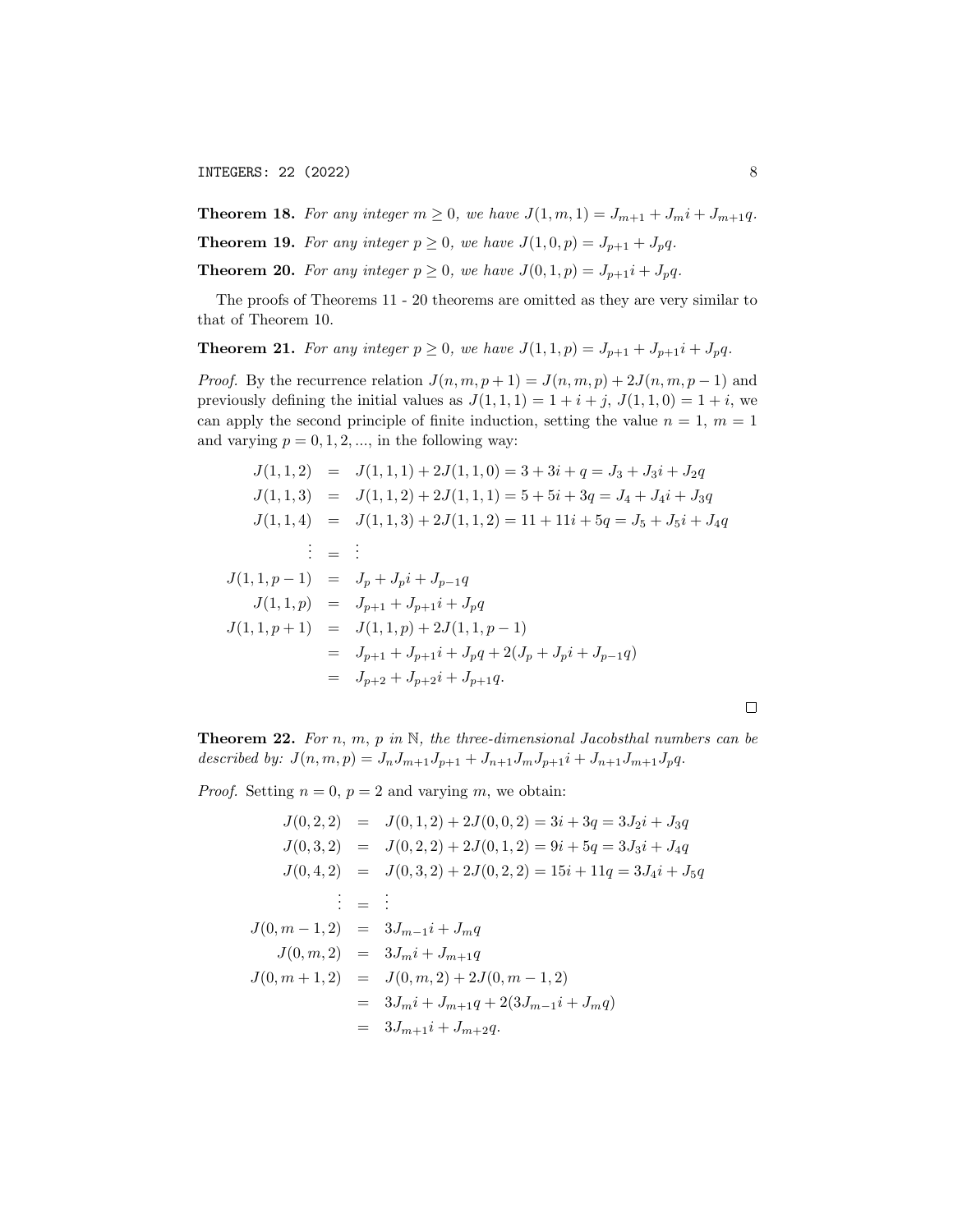Setting  $n = 1$ ,  $p = 2$  and varying m, we obtain:

$$
J(1,2,2) = J(1,1,2) + 2J(1,0,2) = 9 + 3i + 3q = 3J_3 + 3J_2i + J_3q
$$
  
\n
$$
J(1,3,2) = J(1,2,2) + 2J(1,1,2) = 15 + 9i + 5q = 3J_4 + 3J_3i + J_4q
$$
  
\n
$$
J(1,4,2) = J(1,3,2) + 2J(1,2,2) = 33 + 15i + 11q = 3J_5 + 3J_4i + J_5q
$$
  
\n
$$
\vdots = \vdots
$$
  
\n
$$
J(1,m-1,2) = 3J_m + 3J_{m-1}i + J_mq
$$
  
\n
$$
J(1,m,2) = 3J_{m+1} + 3J_m i + J_{m+1}q
$$
  
\n
$$
J(1,m+1,2) = J(1,m,2) + 2J(1,m-1,2)
$$
  
\n
$$
= 3J_{m+1} + 3J_m i + J_{m+1}q + 2(3J_m + 3J_{m-1}i + J_mq)
$$
  
\n
$$
= 3J_{m+2} + 3J_{m+1}i + J_{m+2}q.
$$

Setting  $n = 2$ ,  $p = 2$  and varying m, we obtain:

$$
J(2,2,2) = J(2,1,2) + 2J(2,0,2) = 9 + 9i + 9q = 3J_3 + 9J_2 + 2J_3
$$
  
\n
$$
J(2,3,2) = J(2,2,2) + 2J(2,1,2) = 15 + 27i + 15q = 3J_4 + 9J_3 + 3J_4
$$
  
\n
$$
J(2,4,2) = J(2,3,2) + 2J(2,2,2) = 33 + 45i + 33q = 3J_5 + 9J_4 + 3J_5
$$
  
\n
$$
\vdots = \vdots
$$
  
\n
$$
J(2,m-1,2) = 3J_m + 9J_{m-1}i + 3J_mq
$$
  
\n
$$
J(2,m,2) = 3J_{m+1} + 9J_m i + 3J_{m+1}q
$$
  
\n
$$
J(1,m+1,2) = J(2,m,2) + 2J(2,m-1,2)
$$
  
\n
$$
= 3J_{m+1} + 9J_m i + 3J_{m+1}q + 2(3J_m + 9J_{m-1}i + 3J_mq)
$$
  
\n
$$
= 3J_{m+2} + 9J_{m+1}i + 3J_{m+2}q.
$$

Therefore, we can observe that:

$$
J(0, m, 2) = 3J_m i + J_{m+1}q = J_0 J_{m+1} J_3 + J_1 J_m J_3 i + J_2 J_{m+1} J_2 q
$$
  
\n
$$
J(1, m, 2) = 3J_{m+1} + 3J_m i + J_{m+1}q = J_1 J_{m+1} J_3 + J_2 J_m J_3 i + J_3 J_{m+1} J_2 q
$$
  
\n
$$
J(2, m, 2) = 3J_{m+1} + 9J_m i + 3J_{m+1}q = J_2 J_{m+1} J_3 + J_3 J_m J_3 i + J_3 J_{m+1} J_2 q
$$
  
\n
$$
\vdots = \vdots
$$
  
\n
$$
J(n, m, 2) = J_n J_{m+1} J_3 + J_{n+1} J_m J_3 i + J_{n+1} J_{m+1} J_2 q.
$$

Thus, we can infer that the generalization of the Jacobsthal three-dimensional re-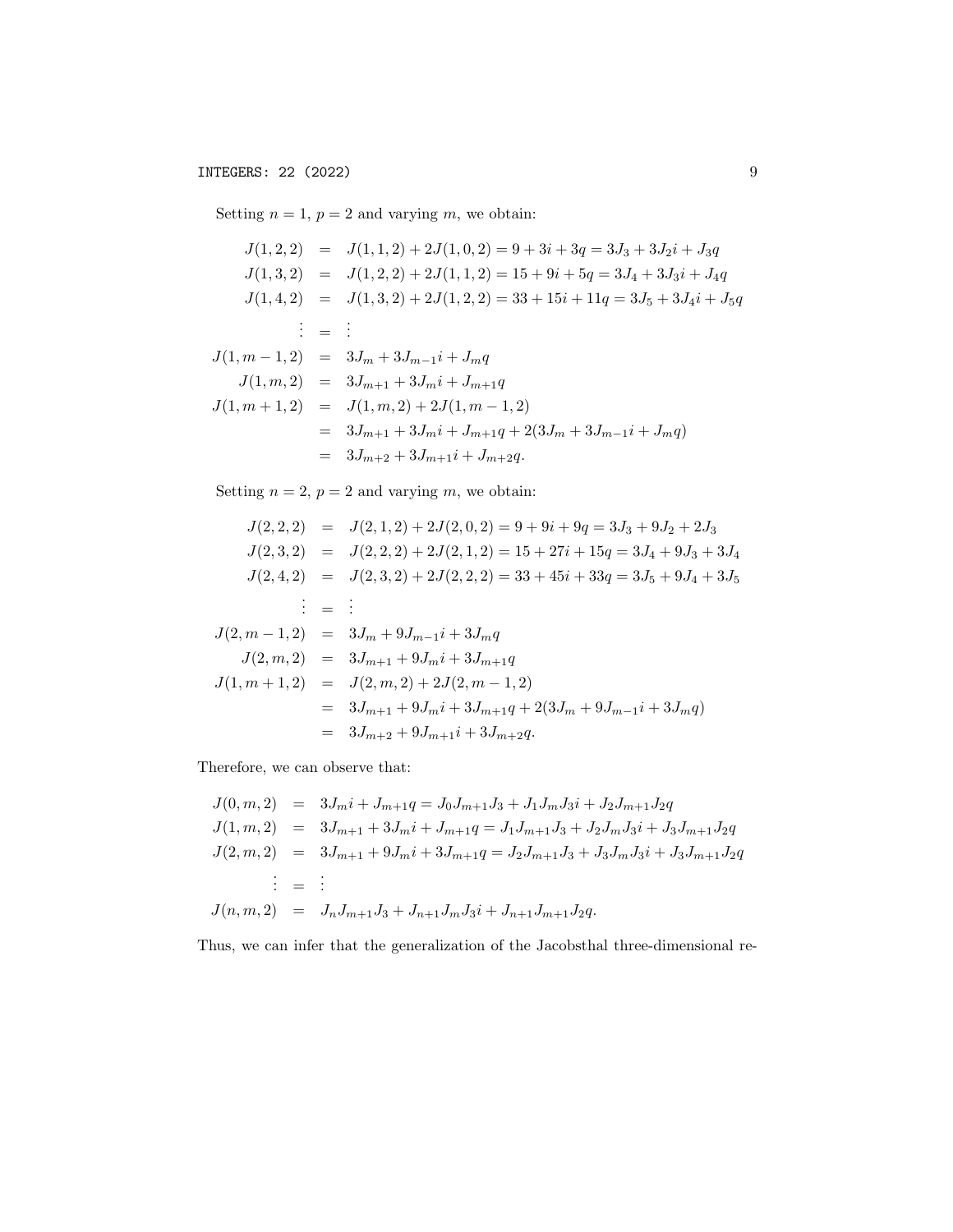currence relation can be given by:

$$
J(n, m, 1) = J_n J_{m+1} J_2 + J_{n+1} J_m J_2 i + J_{n+1} J_{m+1} J_1 q
$$
  
\n
$$
J(n, m, 2) = J_n J_{m+1} J_3 + J_{n+1} J_m J_3 i + J_{n+1} J_{m+1} J_2 q
$$
  
\n
$$
J(n, m, 3) = J_n J_{m+1} J_4 + J_{n+1} J_m J_4 i + J_{n+1} J_{m+1} J_3 q
$$
  
\n
$$
\vdots = \vdots
$$
  
\n
$$
J(n, m, p) = J_n J_{m+1} J_{p+1} + J_{n+1} J_m J_{p+1} i + J_{n+1} J_{m+1} J_p q.
$$

# 5. Three-Dimensional Jacobsthal Identities for Integers

In this section we explore some three-dimensional identities, noting the properties inherent to the numbers that are part of the Jacobsthal sequence, as well as their extension from the integers.

**Theorem 23.** The sum of the first n numbers  $J(n, m, p)$  with indexes greater than zero can be described by:

$$
\sum_{l=1}^{n} 2J(l, m, p) = (J_{n+1} - 1)J_{m+1}J_{p+1} + (J_{n+2} - 1)J_mJ_{p+1}i
$$

$$
+ (J_{n+2} - 1)J_{m+1}J_pq.
$$

*Proof.* Given the recurrence relation  $J(n+1, m, p) = J(n, m, p) + 2J(n-1, m, p)$ , we can rewrite it as:

$$
2J(n-1, m, p) = J(n+1, m, p) - J(n, m, p)
$$
  
\n
$$
2J(0, m, p) = J(2, m, p) - J(1, m, p)
$$
  
\n
$$
2J(1, m, p) = J(3, m, p) - J(2, m, p)
$$
  
\n
$$
2J(2, m, p) = J(4, m, p) - J(3, m, p)
$$
  
\n
$$
2J(3, m, p) = J(5, m, p) - J(4, m, p)
$$
  
\n
$$
2J(4, m, p) = J(6, m, p) - J(5, m, p)
$$
  
\n
$$
2J(5, m, p) = J(7, m, p) - J(6, m, p)
$$
  
\n
$$
\vdots = \vdots
$$
  
\n
$$
2J(n-4, m, p) = J(n-2, m, p) - J(n-3, m, p)
$$
  
\n
$$
2J(n-3, m, p) = J(n-1, m, p) - J(n-2, m, p)
$$
  
\n
$$
2J(n-2, m, p) = J(n, m, p) - J(n-1, m, p)
$$
  
\n
$$
2J(n-1, m, p) = J(n+1, m, p) - J(n, m, p).
$$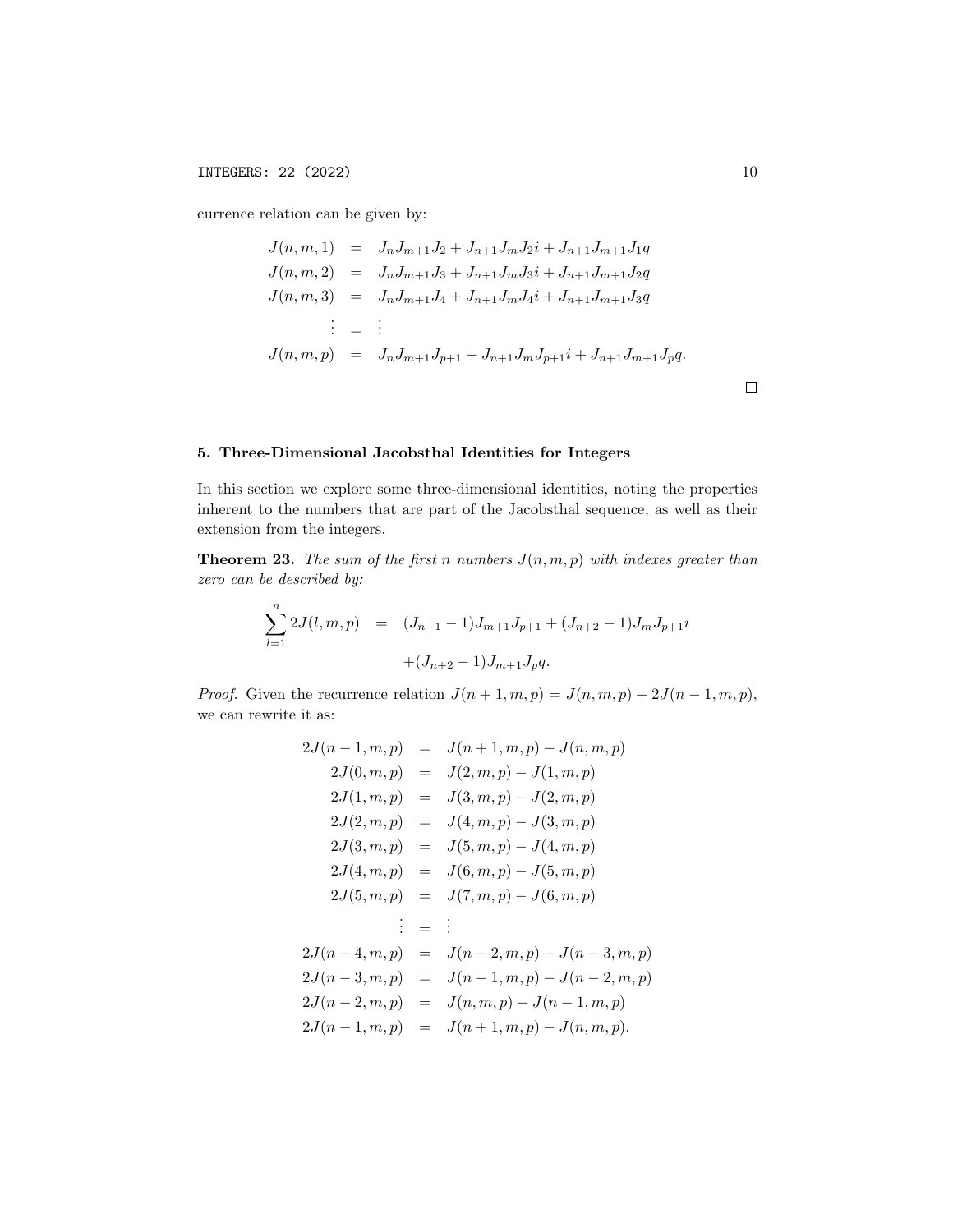Using  $J(1, m, p) = J_{m+1}J_{p+1} + J_mJ_{p+1}i + J_{m+1}J_pq$ ,  $J(n, m, p) = J_nJ_{m+1}J_{p+1} +$  $J_{n+1}J_mJ_{p+1}i + J_{n+1}J_{m+1}J_pq$ , we have:

$$
\sum_{l=1}^{n} 2J(l, m, p) = 2J(0, m, p) + 2J(1, m, p) + 2J(2, m, p) + 2J(3, m, p)
$$
  
+2J(4, m, p) + 2J(5, m, p) + \cdots + 2J(n - 4, m, p)  
+2J(n - 3, m, p) + 2J(n - 2, m, p) + 2J(n - 1, m, p)  
= -J(1, m, p) + J(n + 1, m, p)  
= -J\_{m+1}J\_{p+1} - J\_mJ\_{p+1}i - J\_{m+1}J\_pq + J\_{n+1}J\_{p+1}  
+J\_{n+2}J\_mJ\_{p+1}i + J\_{n+2}J\_{m+1}J\_pq  
= (J\_{n+1} - 1)J\_{m+1}J\_{p+1} + (J\_{n+2} - 1)J\_mJ\_{p+1}i  
+ (J\_{n+2} - 1)J\_{m+1}J\_pq.

 $\Box$ 

**Theorem 24.** For numbers  $J(n, m, p)$  with any integer indexes we have that:

$$
J(-n,-m,-p) = \frac{(-1)^{n+m+p+5}}{2^{n+m+p+2}} J(n,m,p).
$$

*Proof.* Using the relation  $J(n, m, p) = J_n J_{m+1} J_{p+1} + J_{n+1} J_m J_{p+1} + J_{n+1} J_{m+1} J_p j$ and extending their indexes to the set of all integers, we have:

$$
J(-n,-m,-p) = J_{-n}J_{-(m+1)}J_{-(p+1)} + J_{-(n+1)}J_{-m}J_{-(p+1)}i
$$
  
\n
$$
+J_{-(n+1)}J_{-(m+1)}J_{-p}q
$$
  
\n
$$
= \frac{(-1)^{n+1}}{2^n}J_n \cdot \frac{(-1)^{m+2}}{2^{m+1}}J_{m+1} \cdot \frac{(-1)^{p+2}}{2^{p+1}}J_{p+1}
$$
  
\n
$$
+ \frac{(-1)^{n+2}}{2^{n+1}}J_{n+1} \cdot \frac{(-1)^{m+1}}{2^m}J_m \cdot \frac{(-1)^{p+2}}{2^{p+1}}J_{p+1}i
$$
  
\n
$$
+ \frac{(-1)^{n+2}}{2^{n+1}}J_{n+1} \cdot \frac{(-1)^{m+2}}{2^{m+1}}J_{m+1} \cdot \frac{(-1)^{p+1}}{2^p}J_pq
$$
  
\n
$$
= \frac{(-1)^{n+m+p+5}}{2^{n+m+p+2}}J_nJ_{m+1}J_{p+1} + \frac{(-1)^{n+m+p+5}}{2^{n+m+p+2}}J_{n+1}J_mJ_{p+1}i
$$
  
\n
$$
+ \frac{(-1)^{n+m+p+5}}{2^{n+m+p+2}}J_{n+1}J_{m+1}J_pq
$$
  
\n
$$
= \frac{(-1)^{n+m+p+5}}{2^{n+m+p+2}}(J_nJ_{m+1}J_{p+1} + J_{n+1}J_mJ_{p+1}i + J_{n+1}J_{m+1}J_pq)
$$
  
\n
$$
= \frac{(-1)^{n+m+p+5}}{2^{n+m+p+2}}J(n, m, p).
$$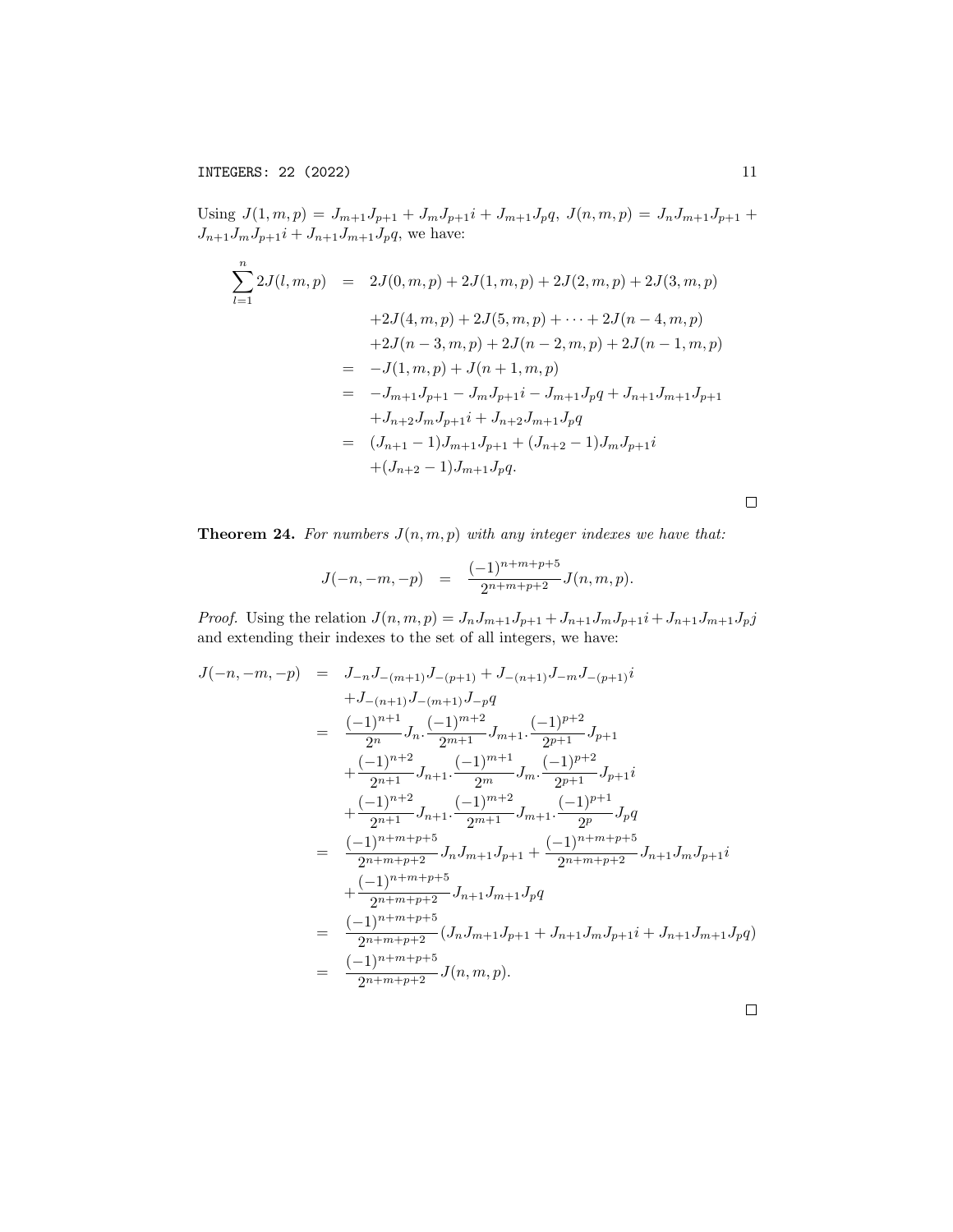**Theorem 25.** The sum of the first n numbers  $J(n, m, p)$  with indexes less than zero can be described by:

$$
\sum_{l=1}^{n} 2J(-l, -m, -p) = \frac{(-1)^{m+p+5}}{2^{m+p+2}} (J_m J_{p+1} i + J_{m+1} J_p j)
$$
  
 
$$
+ \frac{(-1)^{n+m+p+5}}{2^{n+m+p+2}} (J_{n+1} J_{m+1} J_{p+1} + J_{n+2} J_m J_{p+1} i + J_{n+2} J_{m+1} J_p j).
$$

*Proof.* Given the relation  $J(-n+1, -m, -p) = J(-n, -m, -p)+2J(-n-1, -m, -p)$ , we can rewrite it as:

$$
2J(-n-1,-m,-p) = J(-n+1,-m,-p) - J(-n,-m,-p)
$$
  
\n
$$
2J(-2,-m,-p) = J(0,-m,-p) - J(-1,-m,-p)
$$
  
\n
$$
2J(-3,-m,-p) = J(-1,-m,-p) - J(-2,-m,-p)
$$
  
\n
$$
2J(-4,-m,-p) = J(-2,-m,-p) - J(-3,-m,-p)
$$
  
\n
$$
2J(-5,-m,-p) = J(-3,-m,-p) - J(-4,-m,-p)
$$
  
\n
$$
\vdots = \vdots
$$
  
\n
$$
2J(-n-3,-m,-p) = J(-n-1,-m,-p) - J(-n-2,-m,-p)
$$
  
\n
$$
2J(-n-2,-m,-p) = J(-n,-m,-p) - J(-n-1,-m,-p)
$$
  
\n
$$
2J(-n-1,-m,-p) = J(-n+1,-m,-p) - J(-n,-m,-p)
$$

Using 
$$
J(0, -m, -p) = \frac{(-1)^{m+p+5}}{2^{m+p+2}} (J_m J_{p+1} i + J_{m+1} J_p j)
$$
 and  $J(-n, -m, -p) = \frac{(-1)^{n+m+p+5}}{2^{n+m+p+2}} J(n, m, p)$  we have:  
\n
$$
\sum_{l=1}^{n} 2J(-l, -m, -p) = 2J(-2, -m, -p) + 2J(-3, -m, -p) + 2J(-4, -m, -p)
$$
\n
$$
+2J(-5, -m, -p) + \cdots + 2J(-n-3, -m, -p)
$$
\n
$$
+2J(-n-2, -m, -p) + 2J(-n-1, -m, -p)
$$
\n
$$
= J(0, -m, -p) + J(-n+1, -m, -p)
$$
\n
$$
= \frac{(-1)^{m+p+5}}{2^{m+p+2}} (J_m J_{p+1} i + J_{m+1} J_p j)
$$
\n
$$
+ \frac{(-1)^{n+m+p+5}}{2^{n+m+p+2}} (J_{n+1} J_{m+1} J_{p+1} + J_{n+2} J_m J_{p+1} i + J_{n+2} J_{m+1} J_p j).
$$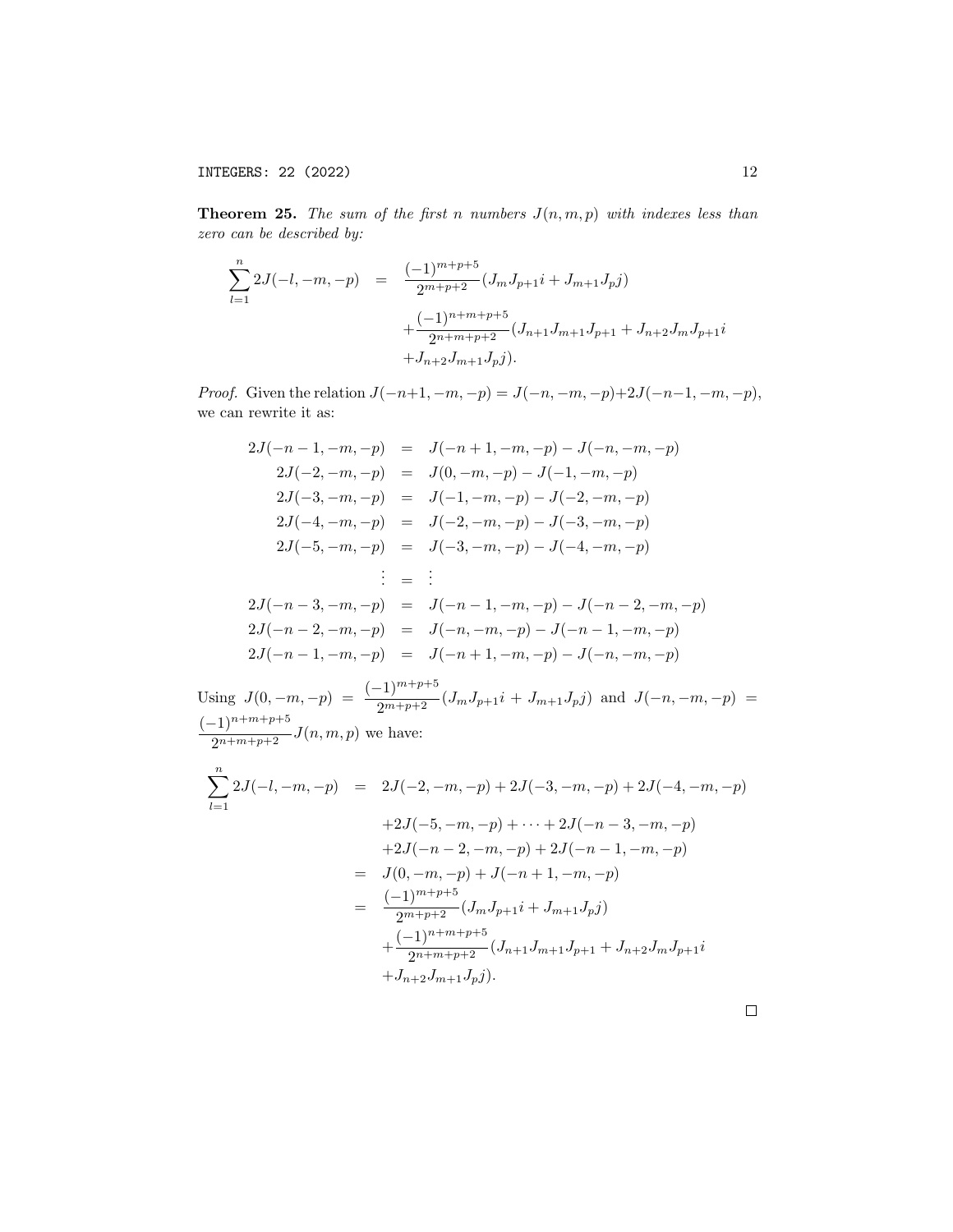### 6. n-Dimensional Recurrence Relations

The notation used to establish the n-dimensional relation of Jacobsthal's sequence is presented in this section based on [10, 11].

**Definition 3.** The numbers of the form  $J(n_1, n_2, n_3, \dots, n_n)$  with n variable, for  $n \geq 2$ , and the following set of imaginary units  $(\mu_1 = q, \mu_2 = k, \dots, \mu_{n-1})$  are defined as the Jacobsthal's n-Dimensional Sequence and satisfy the recurrence relations:

$$
\begin{cases}\nJ(n_1+1, n_2, \dots, n_n) & = J(n_1, n_2, \dots, n_n) + 2J(n_1-1, n_2, \dots, n_n) \\
J(n_1, n_2+1, \dots, n_n) & = J(n_1, n_2, \dots, n_n) + 2J(n_1, n_2-1, \dots, n_n) \\
J(n_1, n_2, n_3+1, \dots, n_n) & = J(n_1, n_2, \dots, n_n) + 2J(n_1, n_2, n_3-1, \dots, n_n) \\
\vdots & = & \vdots \\
J(n_1, n_2, n_3, \dots, n_n+1) & = J(n_1, n_2, \dots, n_n) + 2J(n_1, n_2, \dots, n_n-1)\n\end{cases}
$$

with the initial conditions:

$$
J(0,0,0,\dots,0) = 0
$$
  
\n
$$
J(1,0,0,\dots,0) = 1
$$
  
\n
$$
J(0,1,0,\dots,0) = i
$$
  
\n
$$
J(0,0,1,\dots,0) = \mu_1
$$
  
\n
$$
J(0,0,0,1,\dots,0) = \mu_2
$$
  
\n
$$
\vdots = \vdots
$$
  
\n
$$
J(0,0,0,\dots,0,1) = \mu_{n-1}
$$
  
\n
$$
J(1,1,1,\dots,1) = 1 + i + \mu_1 + \dots + \mu_{n-1}
$$
  
\n
$$
J(0,1,1,\dots,1) = i + \mu_1 + \dots + \mu_{n-1}
$$
  
\n
$$
J(1,0,1,\dots,1) = 1 + i + \mu_2 + \dots + \mu_{n-1}
$$
  
\n
$$
\vdots = \vdots
$$
  
\n
$$
J(1,1,0,1\dots,1) = 1 + i + \mu_2 + \dots + \mu_{n-1}
$$
  
\n
$$
\vdots = \vdots
$$
  
\n
$$
J(1,1,1,\dots,1,0) = 1 + i + \mu_1 + \dots + \mu_{n-2}.
$$

Thus, the numbers of the form  $J(n_1, n_2, n_3, \dots, n_n)$  must meet the presented n-dimensional recurrence conditions.

**Theorem 26.** The numbers of the form  $J(n_1, n_2, n_3, \dots, n_n)$ , so that, with  $n_1, n_2$ ,  $n_3, \ldots, n_n$  in N, are given by:

$$
J(n_1, n_2, n_3, \cdots, n_n) = (J_{n_1} J_{n_2+1} J_{n_3+1} \cdots J_{n_n+1})
$$
  
+  $(J_{n_1+1} J_{n_2} J_{n_3+1} \cdots J_{n_n+1})i$   
+  $(J_{n_1+1} J_{n_2+1} J_{n_3} \cdots J_{n_n+1})\mu_1 + \cdots$   
+  $(J_{n_1+1} J_{n_2+1} J_{n_3+1} \cdots J_{n_n})\mu_{n-1}.$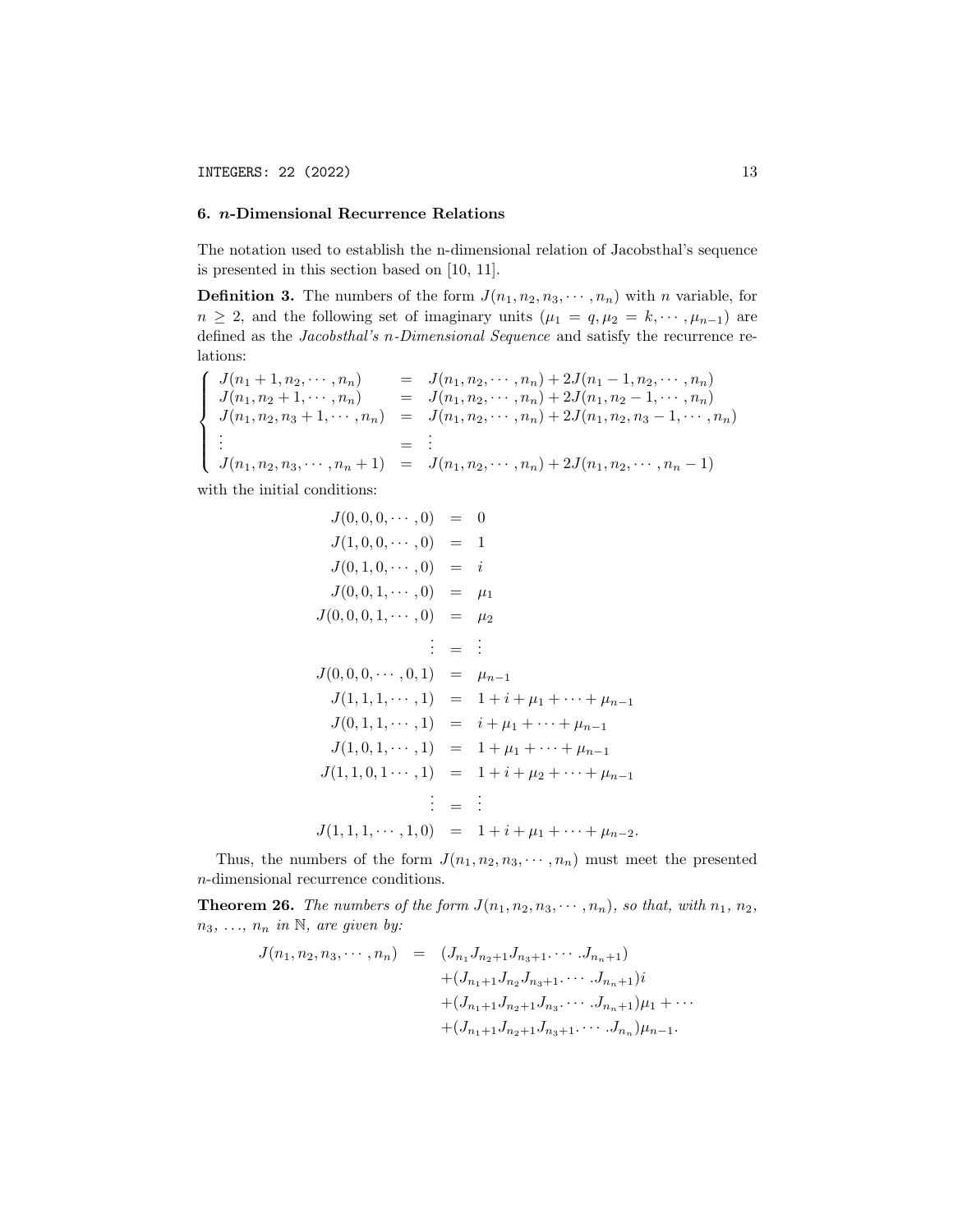*Proof.* In this case, starting from the Jacobsthal recurrence relation,  $J_{n+1} = J_n +$  $2J_{n-1}$ , and the relations  $J(n,m) = J_nJ_{m+1}+J_{n+1}J_m$  and  $J(n,m,p) = J_nJ_{m+1}J_{p+1}$  $+J_{n+1}J_mJ_{p+1}i+J_{n+1}J_{m+1}J_pq$  are valid. Through an inductive process, we can verify that:

$$
J(n,m) = J_n J_{m+1} + J_{n+1} J_m i
$$
  
\n
$$
J(n,m,p) = J_n J_{m+1} J_{p+1} + J_{n+1} J_m J_{p+1} i + J_{n+1} J_{m+1} J_p q
$$
  
\n
$$
J(n,m,p,q) = J_n J_{m+1} J_{p+1} J_{q+1} + J_{n+1} J_m J_{p+1} J_{q+1} i
$$
  
\n
$$
+ J_{n+1} J_{m+1} J_p J_{q+1} q + J_{n+1} J_{m+1} J_{p+1} J_q k
$$
  
\n
$$
\vdots = \vdots
$$
  
\n
$$
J(n_1, n_2, n_3, \dots, n_n) = (J_{n_1} J_{n_2+1} J_{n_3+1} \dots J_{n_n+1})
$$
  
\n
$$
+ (J_{n_1+1} J_{n_2} J_{n_3+1} \dots J_{n_n+1}) \mu_1 + \dots
$$
  
\n
$$
+ (J_{n_1+1} J_{n_2+1} J_{n_3} \dots J_{n_n}) \mu_{n-1}.
$$

## 7. Conclusion

Recurrence relations and linear sequences have been studied by many mathematicians over the years, especially the Fibonacci sequence, which is one of the best known and most widespread to date. In the case of this work, we bring a study of the Jacobsthal's sequence, in which we seek to contribute specifically to the study of the second order Jacobsthal's sequence, from the introduction of the imaginary unit, aiming at the possibility of expanding its dimension. Thus, from the onedimensional case, it was possible to investigate the behavior of two-dimensional, three-dimensional and n-dimensional order relations, based on the analysis of some identities presented. As a future perspective for this study, we intend to continue the development of this type of sequence, from the exploration of its applications in the field of science. An example of this would be an investigation of a new type of sequence in quaternion algebra using these numbers, as well as their combinatorial properties.

Acknowledgements. Part of the development of this research took place in Brazil and had the financial support of the National Council for Scientific and Technological Development (CNPq) and a grant from the Coordination for the Improvement of Higher Education Personnel (CAPES). The research development aspect in Portugal is financed by National Funds through the Foundation for Science and Technology, I. P (FCT), under the project UID/CED/00194/2020.